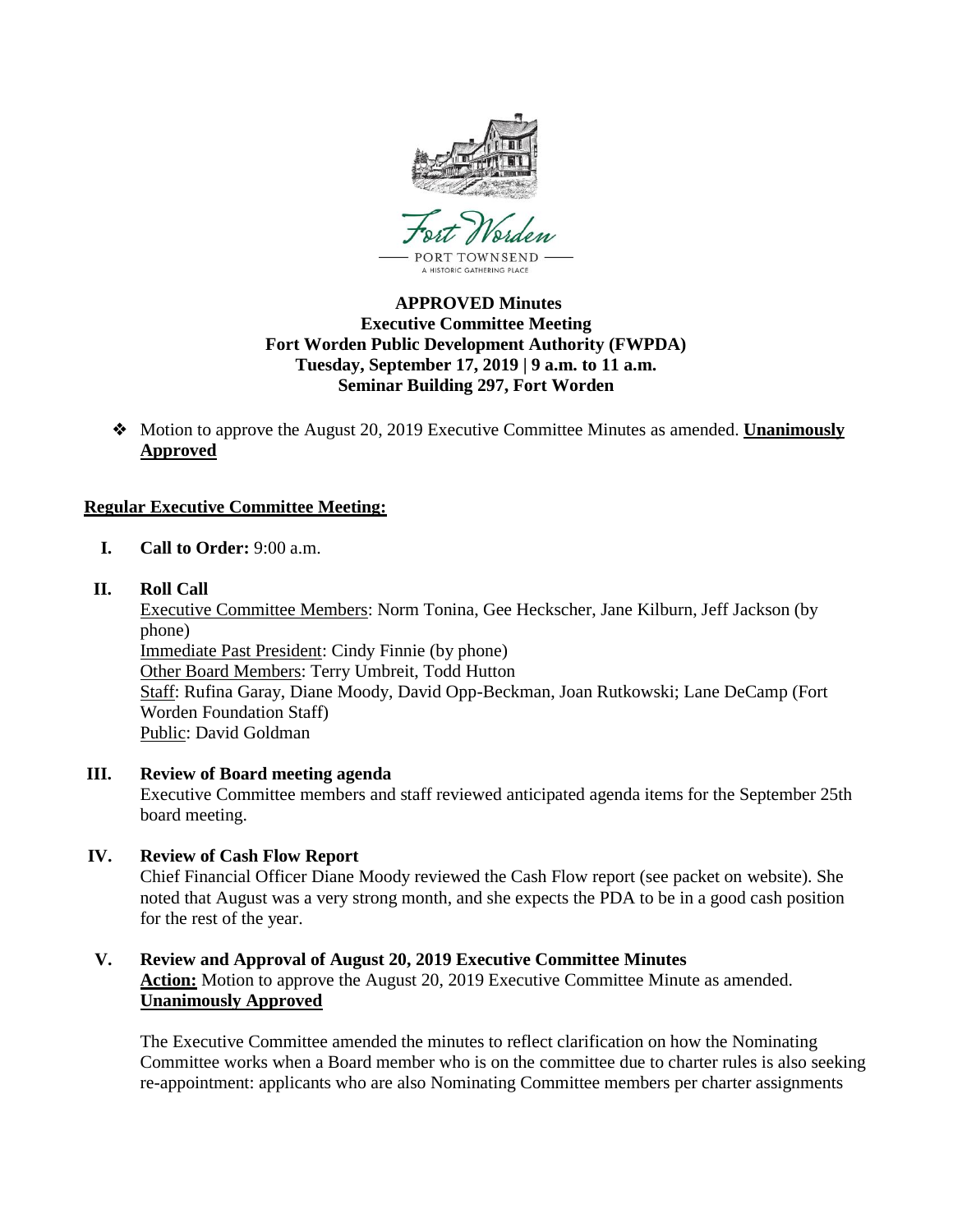must recuse themselves when deliberations about their applications begin. Board Chair Norm Tonina also clarified that a full board vote is not needed to establish a board subcommittee.

## **VI. Staff Update & Board Discussion**

#### ● **Current Construction Projects & Major Repairs**

Director of Capital Projects David Opp-Beckman provided an update on construction projects and major repairs. Water and Phase 2 sewer work around Non-Commissioned Officers (NCO) Row units is scheduled for January through March 2020, and Opp-Beckman is working to minimize impacts to nearby partner organizations. In his update he also noted that State Parks will soon conduct an ADA assessment of Fort Worden and will establish what it would take to meet ADA standards. He said this will include cost information. Board member Todd Hutton encouraged the PDA to have an ADA compliance officer in place, ideally in time for this review, and Moody expressed support for the idea. Makers Square construction is still on schedule despite contractors discovering unanticipated lines for water, sewer, electric, and communications, Opp-Beckman said. As for glamping, Opp-Beckman said the PDA will soon receive bids for two components of the project: the construction of tent platforms and a community hall for the glamping area. He said that having this work separated into two projects that are each under \$350,000 allowed staff to send an RFP to a select list of subcontractors. The digital display board for the energy efficiency project will soon be installed, Opp-Beckman said. Heckscher and Tonina asked how the PDA is doing with offsetting costs and whether or not we are meeting the savings projected. Tonina suggested that staff provide a post-mortem on how the PDA has achieved the desired savings through the project; Moody noted the need to work with the data to ensure an "apples to apples" comparison. She added that the PDA recently received an \$80,000 one-time-only rebate for the project from the Public Utility District.

#### ● **Leasing Update**

Chief Strategy Officer Rufina Garay provided an update on the process to establish a lease with KPTZ. Discussions have included exploring requirements for historic tax credits and a lease structure that would allow for more qualified reimbursable expenses.

#### ● **Special Events**

Executive Committee members and staff discussed observations and feedback about THING. Moody said staff leaders recently met with Seattle Theater Group (STG) staff to review how the event went, and suggestions for improvement have been noted in case an event happens again next year. Moody reported that it was a positive experience for both STG and PDA staff, and the PDA received numerous unsolicited positive comments. Tonina noted that it was a very familyfriendly event. If there is a second THING, more could be done to make sure the public is aware that much of the grounds can be freely accessed outside of the gated music areas, he said. Moody reported that attendance was 7,000 people per day, and this tally includes 1,300 children under the age of 13 who got in for free each day. Because of the spaciousness and success of the event, Moody said that if the event is offered again it's possible that up to 10,000 tickets could be sold each day and the event could expand to three days. Moody said STG lost money on THING, as planners expected for a new event, and an additional day and increased capacity could provide efficiencies that increase revenue. Moody said the finance department is working on final accounting to determine net income for the PDA. Garay added that she heard from food vendors who said it was their best revenue-producing festival of the year.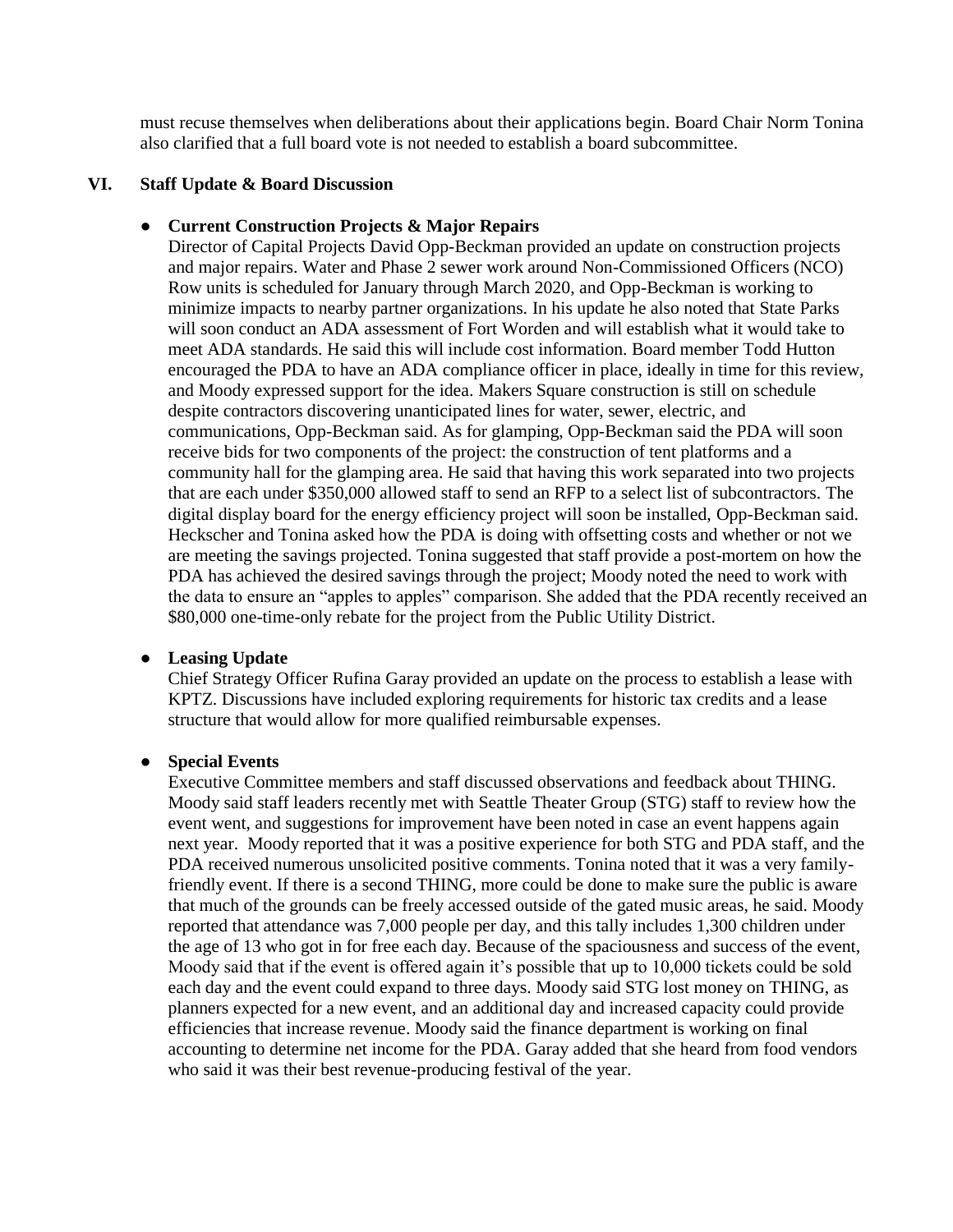Board members and staff talked about traffic management efforts. Staff and board members expressed appreciation for the numerous, possibly hundreds, of bicycles that people used on loan from The ReCyclery. Moody said the only complaint she received was about the size of the private shuttle buses, and she said local bus options could be pursued early in the planning process if the event happens next year.

Garay summarized feedback from the Neighborhood Advisory Committee's end-of-summer event debrief. Many committee members were ticketholders, and the committee's feedback was largely positive, she said. Garay said the committee also shared the concern about the shuttle buses. Some of their concerns about traffic flow are in the City's realm to address, Garay noted. Garay said that she and committee members observed how THING highlighted the PDA's mission and the unique nature of Fort Worden, in which the public can freely enter and experience national and international performances. She said the PDA successfully coordinated a core group of volunteers to help with recycling, and they were essential for the sorting that was needed to ensure the integrity of the recycling streams.

Garay said some local businesses had increased sales, and some shared that they had less activity than usual. This didn't deter their support of the event, she said, it just encouraged interest in having tie-ins, such as discounts for ticketholders or activities like the party held at Propolis Brewing. Tonina suggested that the PDA have a downtown information center if the event happens next year.

Tonina shared the board's appreciation to PDA staff for their work on THING. Board members also expressed support for the placement of an advertisement in the Leader to thank the community for embracing THING.

#### **VII. Makers Square Planning Framework**

Lane DeCamp, Chief Advancement Officer for the Fort Worden Foundation, presented a PowerPoint about the construction phases for the three Makers Square buildings and emerging options for attracting tenants. He said he presented the framework to a gathering of partners on September 11th to facilitate discussion early in the process. Measures for success include having creative public programs that are financially sustainable and involve collaboration among partners, the PDA, and the community, DeCamp said. Programming could focus on themes relevant to the region, community, and Fort Worden's mission. Four options for populating the buildings range from offering market rate rents at the outset to securing contributed income to fully fund rent for two years. Options also vary in terms of whether an RFP model or a juried nomination process shapes programming. DeCamp said he believes a traditional RFP model with little to no contributed income wouldn't be a sufficient financial model and would provide limited vitality.

DeCamp said he envisions a mix of occupancy lengths across all three buildings, with some spaces more favorable for longer-term leases and some spaces providing short-term occupancy options that would allow creative organizations to take risks and innovate.

DeCamp said this model maximizes contributed income by filling Square spaces and driving more visitors to the area. It also prevents being locked in from the beginning with a set of tenants and provides flexibility, he said. Having incubator spaces with cycling uses help the PDA learn what works and what doesn't work while it entertains interest in long-term leases, DeCamp added. Shortterm users could extend and adopt standard leases with longer terms, he said.